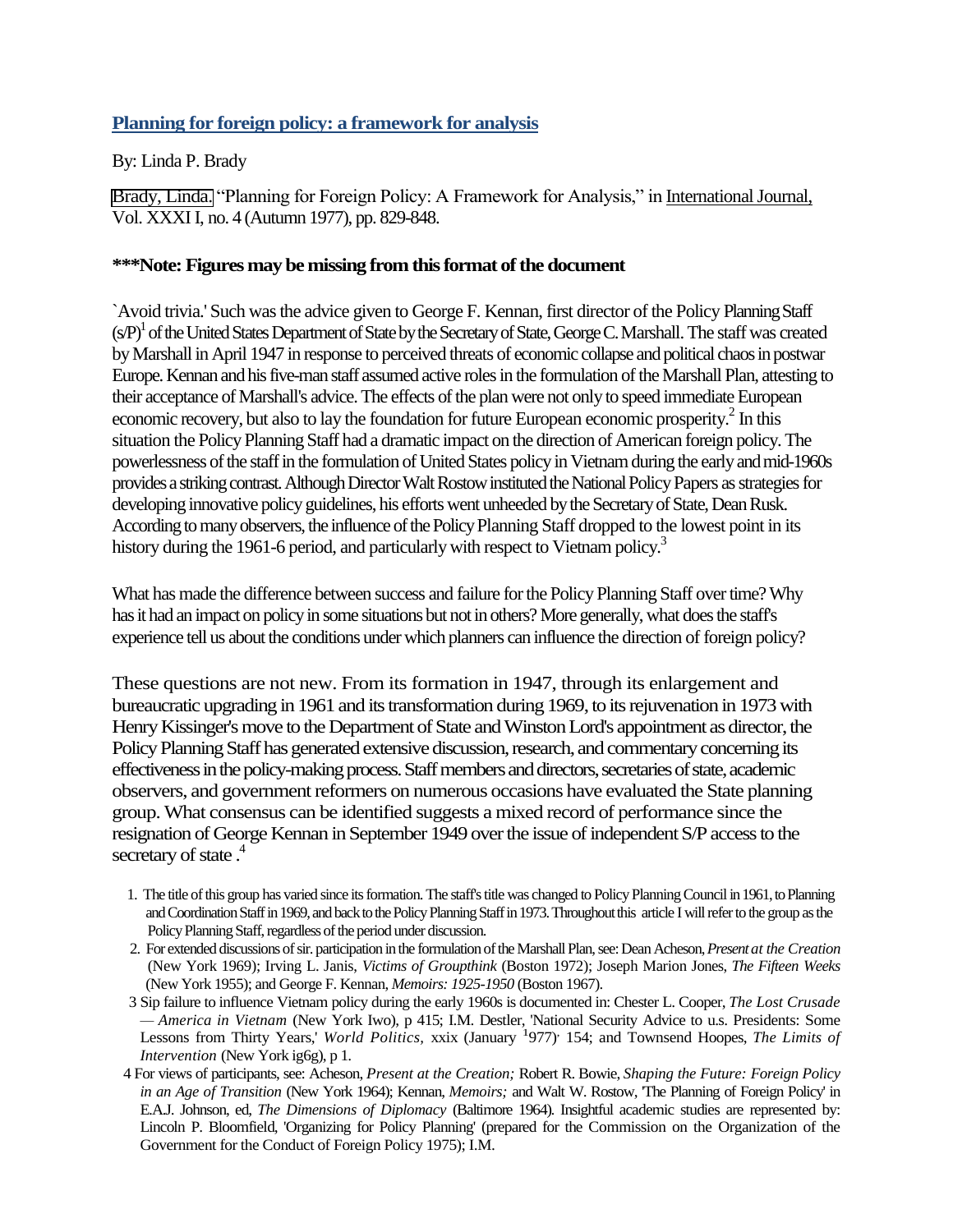There is less consensus on the causes of the staff's mixed record. Some observers have placed the blame for S/P failure on the head of the secretary of state. Although he viewed Marshall as his professional ideal, Dean Rusk, for example, failed to encourage the long-range planning activities supported by his role model.' Critics of the planning process under Rusk agree that he focused too much on the problems of the day, to the neglect of potentially significant but less immediate issues.' The Policy Planning Staff's mode of operation during Rusk's tenure compounded this neglect: generally, the staff (under the directorship of Rostow) met only every three or four weeks to discuss a planning paper which the Secretary might not have read.? It is difficult to resist the conclusion that during the early 196os the staff exercised little influence on American foreign policy.

Another explanation of sip failure to influence American foreign policy rests on the changing nature of its responsibilities. In July 1969 Under Secretary of State Elliott Richardson announced the formation of the Planning and Coordination Staff as a replacement for the Policy Planning Council. SiP members were divided between a planning group that concerned itself with longrange problems and a co-ordination group that focused on immediate policy decisions. In addition to analysis of current issues and the encouragement of debate, the reorganized staff assumed responsibility for management of the department's input into the National Security Council system. By 1971 it was clear that the staff's impact on policy-making had been minimal. Two frequently mentioned reasons for that lack of influence are the shift in s/P responsibilities from planning to operations and the shift of the remaining planning functions from staff to line agencies.<sup>8</sup>

The behaviour of the secretary of state and the nature of s/p responsibilities are but two of many factors cited for the Policy Planning Staff's mixed record in the postwar period. The main purposes of this article are to identify a range of influences on staff behaviour and to suggest empirically testable propositions that relate these influences to staff impact on foreign policy. A further aim is to cast these propositions in a form that allows their application to planners outside s/P and to planners in non- American foreign-policy-making institutions. To achieve these goals it is necessary to address two questions: what is planning? when are planners influential?

### WHAT IS PLANNING?

When he created the Policy Planning Staff, Secretary Marshall defined the functions of the group in broad terms. As revealed by Kennan in his memoirs, `the Staff was to formulate "long-term programs for the achievement of U.S.foreign policy objectives;" to involve itself in "anticipating problems which the department may encounter in the discharge of its mission;" to undertake and prepare studies on "broad politico-military

Destler, *Presidents, Bureaucrats, and Foreign Policy: The Politics of Organizational Reform*  (Princeton 1972), pp 214-53; and Robert L. Rothstein, *Planning, Prediction and Policymaking in Foreign Affairs* (Boston 1972).

5 Hoopes, *The Limits of Intervention,* p 1.

6 On this point, see John P. Leacacos, *Fires in the In-Basket* (New York 1968), p 106, and Daniel Madar, 'Planners, Influence, and Bureaucracy,' *International Journal,* **xxx** (winter 1974-5), 68.

*7* In fairness to Rusk, however, it should be noted that during the period 1961-6 members of the staff produced 339 papers, averaging 50 pages in length. In one year, 1964, staff members produced 71 papers (Leacacos, *Fires in the In- Basket,* p 533). It is unlikely that any secretary would have been able to read all of the material generated by the staff during this period.

8 Destler, *Presidents, Bureaucrats, and Foreign Policy,* p **2**15.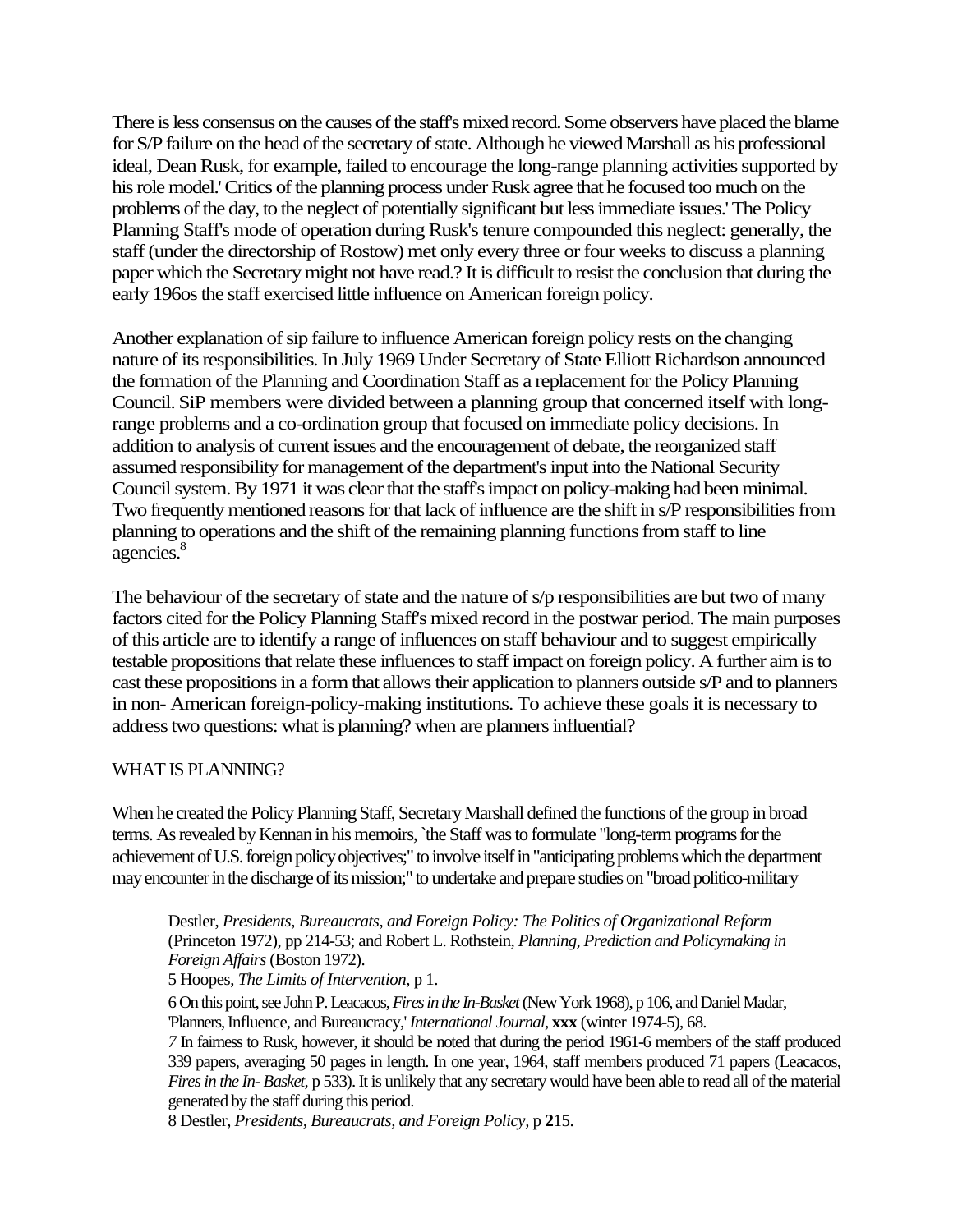problems;" "to evaluate the adequacy of current policy" and to make advisory recommendations on it; and, finally, to coordinate planning activities within the State Department.'<sup>9</sup>

In spite of this charge to the staff, or perhaps because of its internal contradictions, there has been little agreement on the responsibilities of members of the Policy Planning Staff. In the same breath, Marshall encouraged the staff to focus on long-term and on current policy, to anticipate problems and to evaluate present policy, to formulate objectives and to define instruments of policy, to remain aloof from the political process and to coordinate activities within the Department of State. This controversy over the nature of planning functions has been expressed as two alternative perspectives: planning as intellectual activity versus planning as political process.

## *Planning as intellectual activity*

In its most pure form, the 'thinker' model  $\sim$  planning as intellectual activity  $\sim$  focuses on what planners should do. From this perspective, planning is the performance of specified (intellectual) functions. Schelling sums up these functions in the form of a question: `How do you make a list of things you would never have thought of?' $10$ Bloomfield goes further, clustering planning responsibilities into four groups: conceptualization, anticipation, postaudit, and challenge.11Conceptualization requires the definition of broad national interests, goals, and objectives. Anticipation involves forecasting events and situations. Post-audit demands the post-hoc analysis of strategies. And challenge, perhaps the most difficult function to perform, includes the explicit formulation of adversary arguments.

Note the distinction between planning and operations which is implicit in the 'thinker' model of foreign-policy planning. Planning staff responsibilities are limited to the formulation of objectives, forecasting, post-hoc analysis, and the formulation of 'unthinkable' alternatives. At no point does the staff become an active lobbyist for its proposals. Nor does the staff serve as co-coordinator of goal-setting or option-formulation activities performed by other bureaucratic actors. The principal reasons for staff aloofness are clear  $\sim$  by involving itself in operations the staff sacrifices its longterm perspective and compromises itsadversary role in the policy process. When asked to define planning many planners adopt this perspective ~ planning is *not* responding to cables, *not* coordination, and *not* speech writing.1 2

# *Planning as political process*

The second perspective on foreign-policy planning has much in common with the first. Like the 'thinker' model, the 'bureaucratic actor' model defines planning as the performance of specified functions: formulation of objectives, forecasting, post-hoc analysis, and the formulation of unthinkable alternatives. Like the intellectual perspective, also, the political process perspective recognizes the distinction between planning functions and operational responsibilities.

But, unlike the 'thinker' model, the 'bureaucratic actor' model assumes that foreign-policy planning cannot be understood outside of the political context in which it occurs. As Robert Bowie, director of the Policy Planning Staff during one of its most successful periods, has put it: 'The purpose of a policy planning staff is not merely to produce literature, but to produce results.'<sup>13</sup> In short, what matters most is influence. *Planning* has an impact on policy only if *planners* are influential. Planners are not only thinkers, but also actors in abureaucratic game. Thus planning will be influential only when it is supported and pushed with the political skills of a bureaucrat.<sup>14</sup>

 10 Cited in Lincoln P. Bloomfield, *The Foreign Policy Process: Making Theory Relevant*(Beverly Hills 1974), p 122. 11 Bloomfield, *'Organizing for Policy Planning*,' p 4.

12 Lincoln P. Bloomfield, *'Planning Foreign Policy: Can It Be Done? What the Planners Really Think'*(paper prepared for the annual meetings of the International Studies Association 1976), pp 2-13.

13 Cited in 'Planning in the Department,' *Foreign Service Journal,* xxxvI I I (March 1961), 24.

14 On the general issues of bureaucratic politics, see Morton H. Halperin, *Bureaucratic Politics and Foreign Policy* (Washington 1974). For an application of the bureaucratic politics literature to foreign-policy planning, see Richard K. Betts, 'Planning Staffs, Bureaucratic Politics, and Influence in Foreign Policy' (Cambridge 1973), p l9.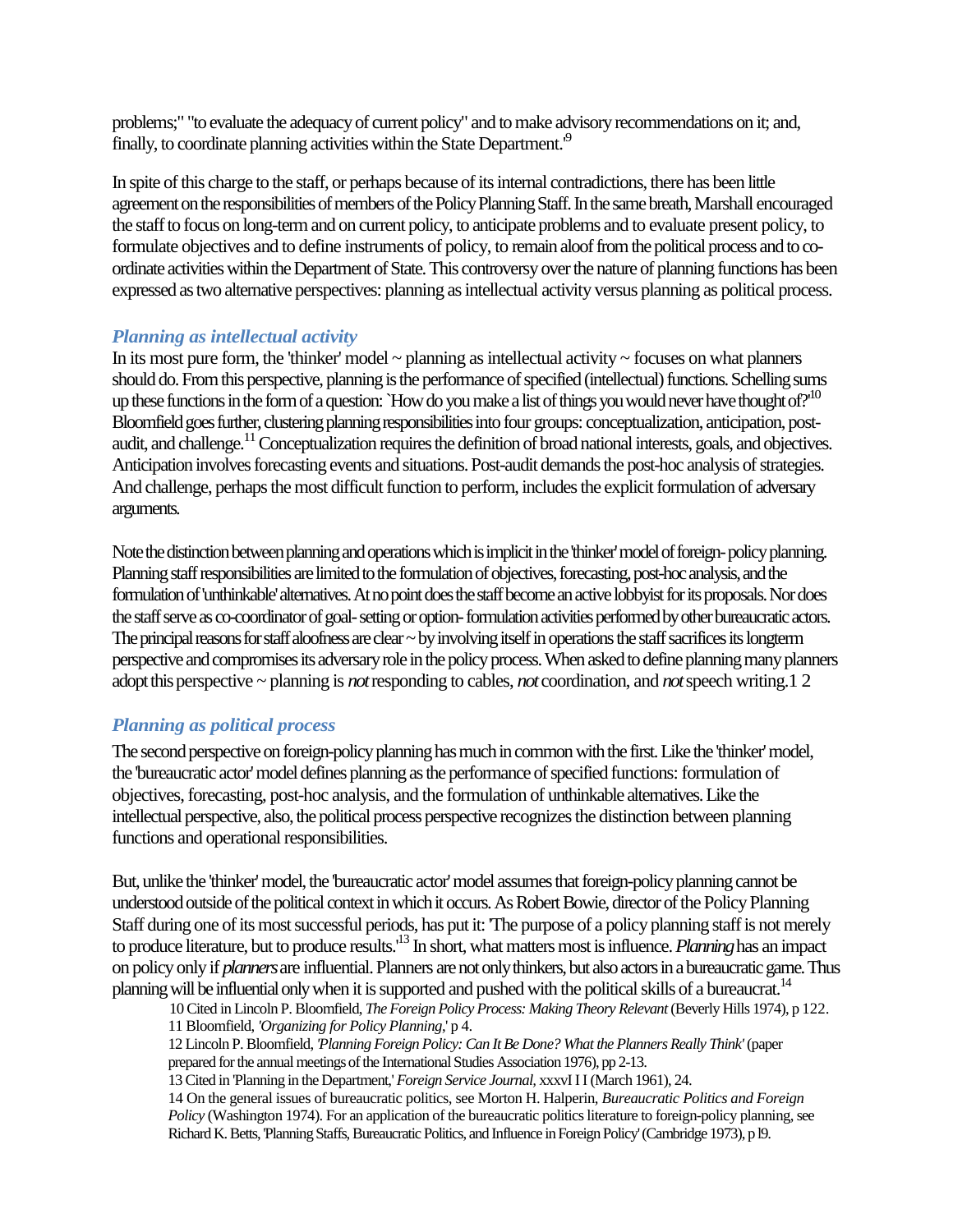This means, of course, that planners must have access to information and to high-level decision-makers. Such access is acquired through manipulation of the bureaucratic process. Bargaining skills and advantages suggested by Destler include 'involvement in regular action processes, such as budget review or cable clearance; access to or control over information; alliance with foreign government counterparts or domestic constituencies; [and] the confidence of other important officials as well as that of the President ...'<sup>15</sup> If they do not hold at least several bargaining chips vis-a-vis other bureaucratic actors, planners are unlikely to influence policy.

Consider, for example, the active participation of the Policy Planning Staff in the development of multilateral force proposals during the early 1960s. The success of staff members, particularly Bowie and Owen, in influencing Kennedy's thinking on the multilateral force was due in part to their access to the White House through the special assistant for national security affairs, McGeorge Bundy, and to the sympathy of George Ball, under secretary of state: 'Throughout 1961, State's policy planners, granted occasional and politically important access to the White House for briefings, worked on the idea of partnership as the central theme in European pol icy.'<sup>16</sup>

But this does not mean that planners must become operators in order to influence policy. Planners may become engaged in the policy process without assuming operational responsibilities on a dayto-day basis. Stanley Hoffmann has suggested that 'planning should be "action-oriented" yet separate from daily operations.<sup>17</sup>In his explanation of the influence of the policy planning staff within the Office of the Assistant Secretary of Defense for International Security Affairs, Yarmolinsky has noted that the 'staff examined the long-range planning implications of immediate decisions facing the department, but it did so always in the context of a matter that was very much at the top of the Assistant Secretary's immediate priority list. It did not produce policy papers *in vacuo,* but rather made recommendations for action in areas where the Assistant Secretary and the Secretary were prepared to act.

### *Planning as a balance of the intellectual and the political*

There are no easy ways of resolving the conflict between planning as intellectual activity and planning as political process. The political process model argues that planners are successful only when they walk a narrow line between planning and operational responsibilities. On the one hand, as planners engage themselves in the political process they risk losing their detachment. But, on the other hand, if planners isolate themselves from the political process they run the greater risk of engaging in mere intellectual exercises. All of this suggests why there is so little consensus on the responsibilities of planners.

Although neither of the two perspectives is completely satisfactory, I have adopted the second. For the purpose of this study, planning is viewed as multiple intellectual activities performed in the context of a political process.

### WHEN ARE PLANNERS INFLUENTIAL?

The analysis of planner influence on foreign policy begins with a question that has long plagued students of politics: what is influence? What emerges from the literature on foreign-policy decision-making is a

 *15 Destler,* Presidents, Bureaucrats, and Foreign Policy, *p 58.* 16 John D. Steinbruner, *The Cybernetic Theory of Decision* (Princeton 1974), p 223. 17 Stanley Hoffmann, *Gulliver's Troubles, Or the Setting of American Foreign Policy (New* York 1968), p 317.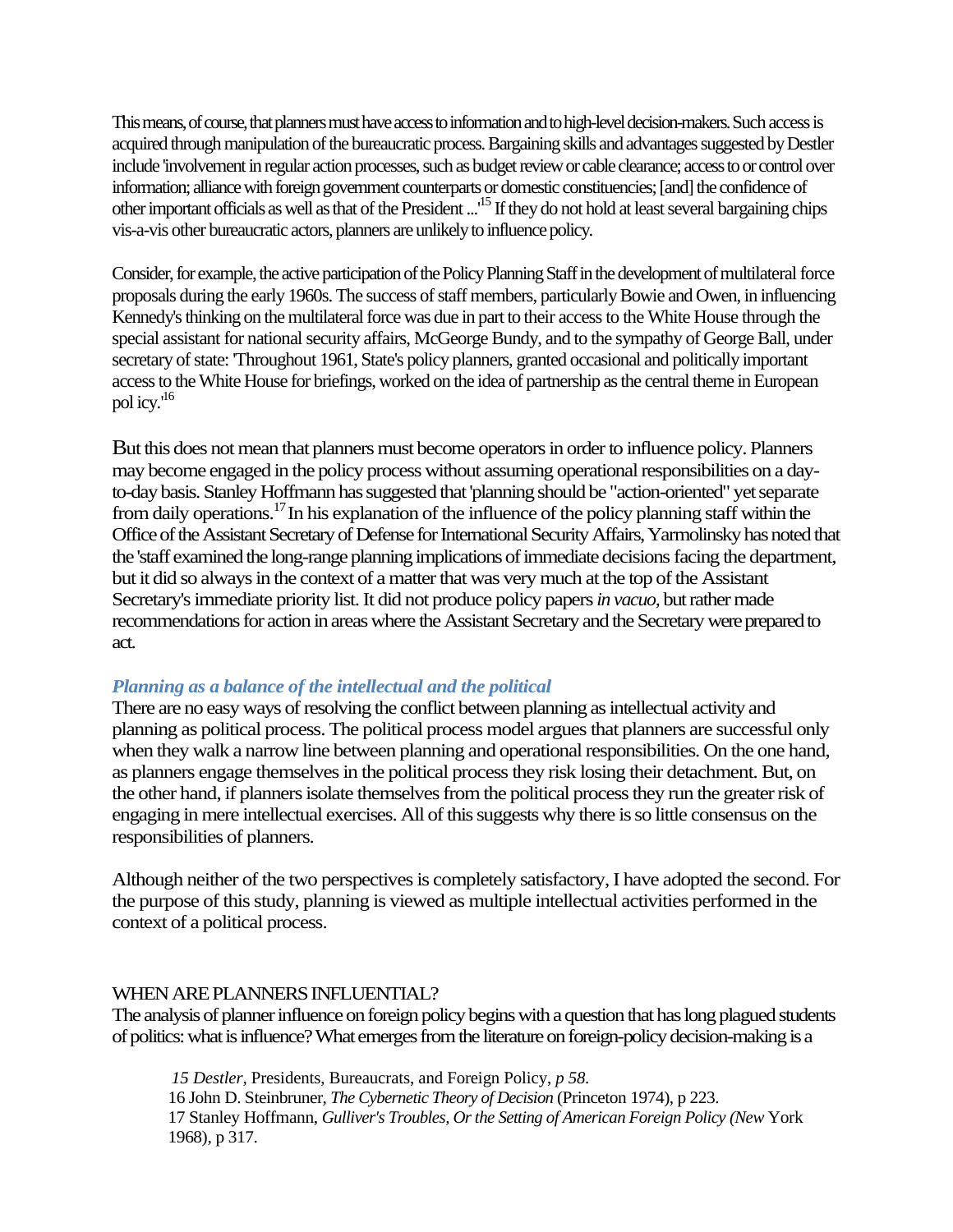conception of influence as the power to persuade.<sup>20</sup> Influence, in the context of this study, means getting the president to do something he might not have done otherwise.<sup>18</sup> More recently, particular types of engagement in the policy-making process, such as speech writing, have been encouraged both by outside observers and by members of the Policy Planning Staff in the Department of State.<sup>19</sup>

One of the most troublesome problems in the analysis of influence is the construction of valid indicators. How do we know when influence has been exerted? In this case I have assumed that the effects of Policy Planning Staff participation in the foreign- policy process will be reflected in statements and actions by members of the executive branch. If a staff proposal is accepted by the executive, at some point that proposal, or a modified form of it, should appear in an executive policy proposal. As one approach to indicator construction, I suggest that the frequency of these appearances indicates the extent of S/P influence on foreign policy. But influence is not a unidimensional concept; it has at least two elements: weight and scope.<sup>21</sup> Weight is the degree, extent, or form of participation in the policy-making process. As the weight of Policy Planning Staff influence increases, the probability that its perspectives will be accepted increases as well. Scope refers to the number and kinds of issues, policies, decisions, or values affected by participation. The scope of staff influence widens as it becomes involved in policy-making on an increasingly wide range of issues.

Beyond those associated with defining influence, there are major difficulties in the isolation of the causes of S/P influence or lack of influence on foreign policy. Most analyses of the Policy Planning Staff have taken the form of highly impressionist case-studies or memoirs. While not denying the value of memoirs and intensive analyses of single cases, there are advantages to a more systematic approach to the explanation of planning group influence. Rather than focusing on a single issue, director, or secretary of state, I have identified three classes of influences: individual characteristics of S/P directors and members, organizational- bureaucratic factors, and contextualsituational influences. These influences operate in all cases of planning group participation in the policy process, and they provide a means of evaluating the impact of a planning group over time.

Individual characteristics include background personal and social characteristics of staff members, recruitment patterns, and the operating styles of s/P directors. The organizational- bureaucratic cluster includes variables ranging over the relationship between the staff, the director, and the secretary of state, the relationship between the staff and regional and functional bureaux within the Department of State, the rise of competing organizational structures such as the National Security Council planning group, staff access to intelligence information, and the scope of staff responsibilities. Finally, contextual or situational influences include the nature of the situation confronting policy-makers and the substantive issues with which policy is concerned.

18 Adam Yarmolinsky, 'Bureaucratic Structures and Political Outcomes,' *Journal of International Affairs,* xxiii (1969), 232.

19 For an observer's viewpoint, *see* Halperin, *Bureaucratic Politics and Foreign Policy,* p 190. Jan Kalicki, a onetime member of the Policy Planning Staff, has suggested that speech writing for the secretary often provides the planner with a unique opportunity to inject a long-range perspective into the policy process. 20 The classic statement of 'the power to persuade' is Richard E. Neustadt's *Presidential Power: The Politics of Leadership* (New York 1960). For applications of this definition to defence and strategic issues see Samuel P. Huntington, *The Common Defense: Strategic Programs in National Defense* (New York 1961) and Roger Hilsman, *To Move a Nation: The Politics of Foreign Policy in the Administration of John F. Kennedy* (New York 1967).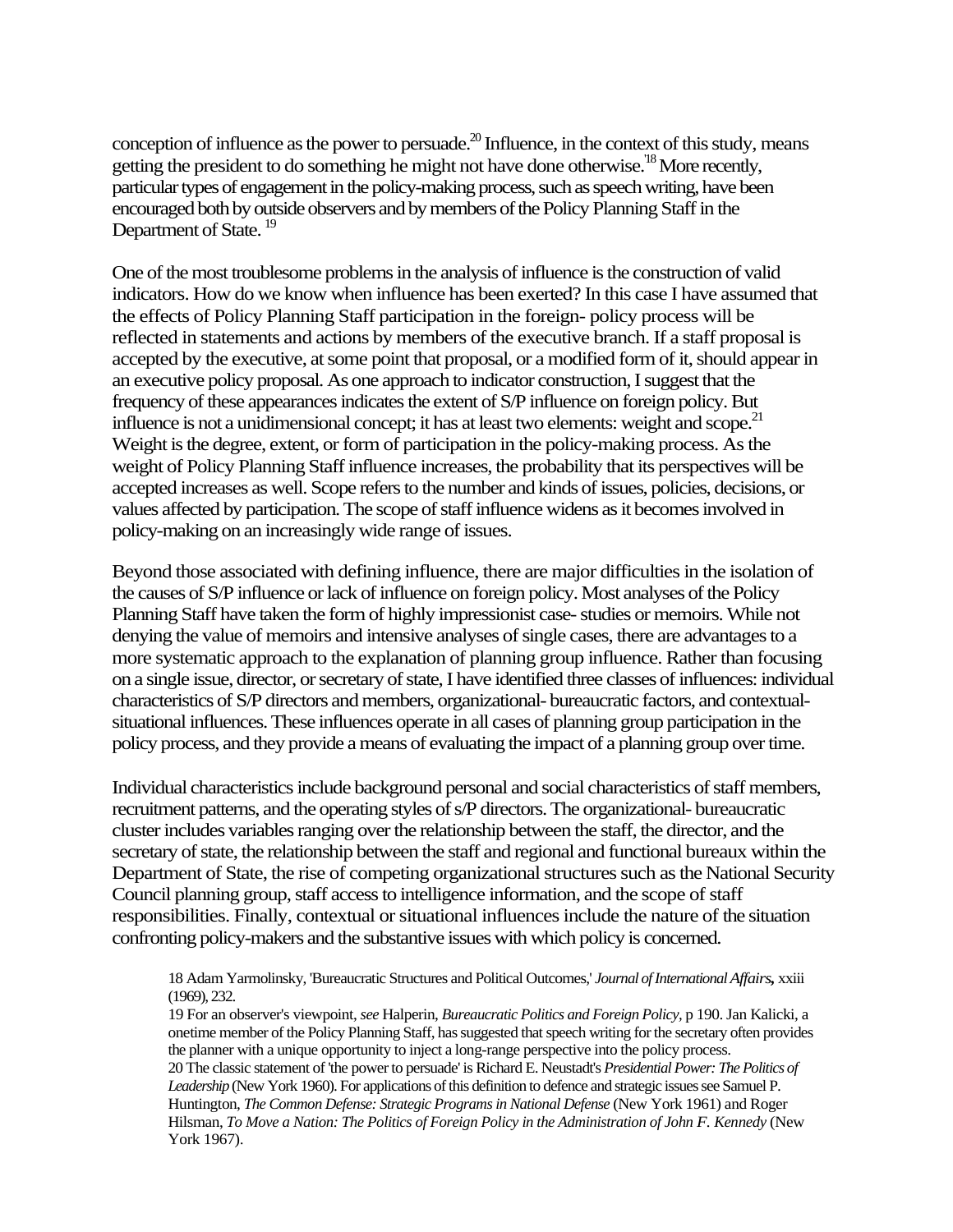While serving as the first director of the Policy Planning Staff under Secretary Marshall, George Kennan held almost daily meetings with his staff.<sup>22</sup> During the 1973-6 period Winston Lord reserved Fridays for meetings with the staff to discuss projects and papers in progress. <sup>23</sup> In contrast, Walt Rostow, who was staff director from 1961 to 1966, held only infrequent meetings with his staff.<sup>24</sup> How might these various operating styles contribute to the influence or lack of influence of the s/P on foreign policy? The operating style of a director influences his ability to utilize the intellectual resources of his staff members. If a director avoids political interchange and interacts with staff members on an individual

These dimensions of influences are presented in James A. Robinson, *Congress and Foreign Policy-Making* (Homewood, III, 1967), pp 4-6. basis rather than as a group, then the group is less likely to develop a 'sense of self.' That is, infrequent meetings of the group interfere with group cohesion and the perception of the group as an independent bureaucratic actor. These conditions, in turn, decrease the staff's influence because they put the staff in a disadvantageous bargaining position vis-a-vis other bureaucratic actors.<sup>25</sup> Thus the operating style of a director can have a dramatic impact on the staff's influence in the policy process. It is not surprising, given this argument, that most observers have viewed S/P planning under Kennan and Lord as more successful than under Rostow, other things being equal.

Planning Staff under Rusk has been viewed as less influential than the staff under Kissinger, specifically because of the absence of a close personal relationship between Rusk and Rostow in the first instance, and the presence of a close personal relationship between Kissinger and Lord in the second.<sup>26</sup>

But other things rarely are equal. Organizational-bureaucratic factors have been cited more often than individual characteristics as reasons for the presence or absence of S/P influence on foreign policy. Included in this class of influences is the personal relationship between the director and the secretary of state. The Policy To take another example, Kennan reports of his relationship with Marshall that from May 1947 until late 1948 he had the only office adjoining the Secretary's and that he enjoyed the privilege of direct entry through a common side door .<sup>27</sup> Rothstein has summarized this relationship in the form of a proposition: 'success or failure for a planning staff depends not on what it does, or who is on it, or where it is placed, but on the willingness of the Secretary of State to listen to it, to consult it, and to protect it from enemies.<sup>28</sup> Needless to say, the Kennan and Lord staffs were listened to, were consulted, and were protected by their respective secretaries of state.

Another frequently cited organizational-bureaucratic factor is the scope of planning group responsibilities: that is, the extent to which the group engages in operations as well as planning activities. The replacement of the Policy Planning Council by the Planning and Coordination Staff in 1969 so overloaded the sip with administrative responsibilities that it was unable to exert much impact on the substance of American foreign policy.

22 Janis, *Victims of Groupthink,* p 170.

23 Communication from James M. Patton, member of the Policy Planning Staff.

24 Leacacos, *Fires in the In-Basket,* p 533.

*25 Halperin,* Bureaucratic Politics and Foreign Policy, *p 54.* 

26 On the Rusk-Rostow relationship, *see* Destler, 'National Security Advice to U.S. Presidents,' p 154. Information on the Kissinger-Lord relationship was obtained from several members of the Policy Planning Staff.

27 Destler, *Presidents, Bureaucrats, and Foreign Policy,* p 225. However, physical access is not a *sufficient* condition for influence. Bowie's adjoining office to Dulles failed to increase the staff's influence.

28 Rothstein, *Planning, Prediction and Policymaking in Foreign Affairs,* p 6o.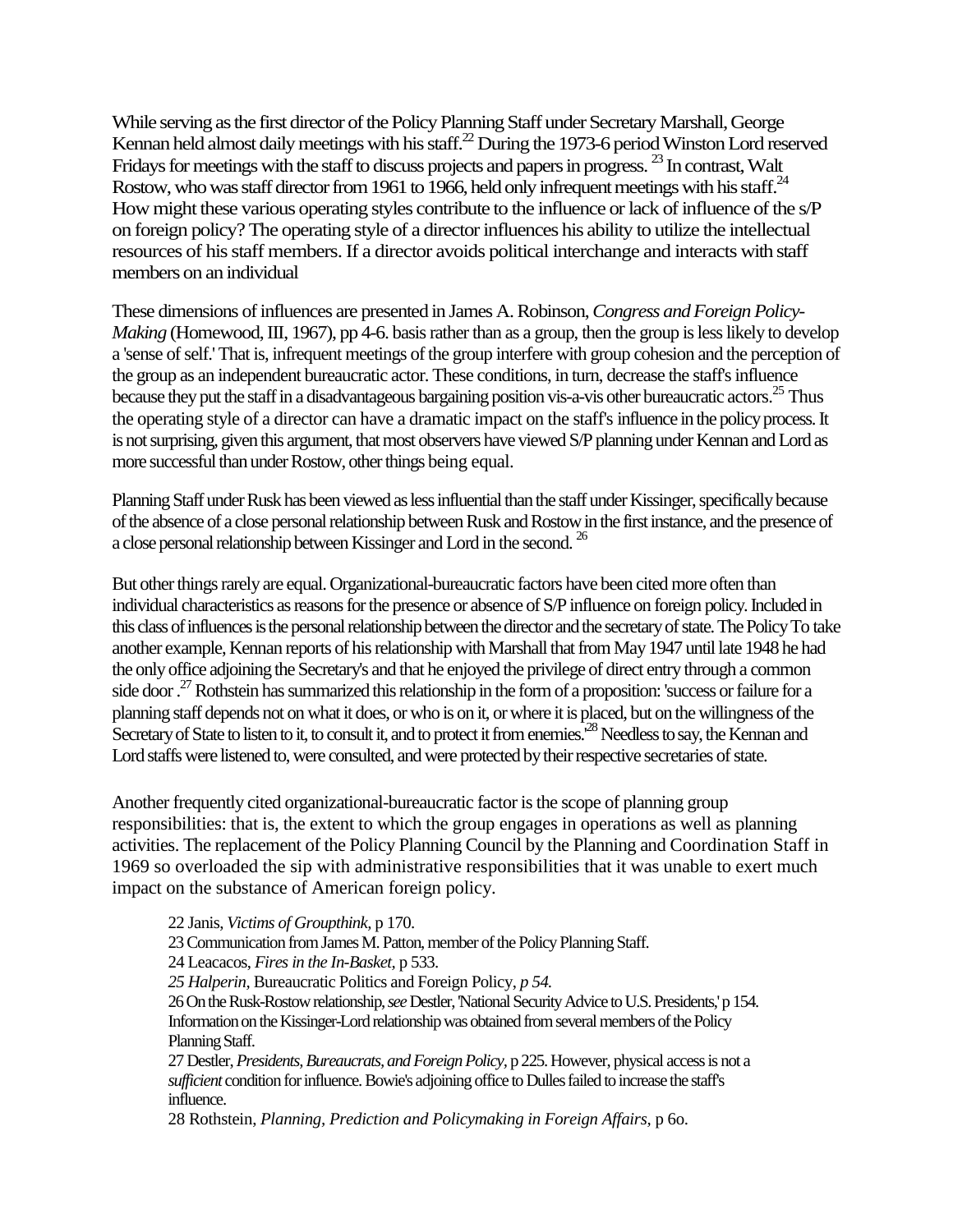Clearly these reforms interfered with the aims of policy planners. Instead of focusing on the definition of goals and objectives, the evaluation of past strategies, and the anticipation of problems and opportunities presented by emerging situations, the S/P turned its attention to coordination and exchanged an adversary policy role for managerial responsibility. Moreover, the man appointed to head the new group  $\sim$  William Cargo had neither a prior personal relationship with the secretary of state nor recent high-level bureaucratic experience in Washington.<sup>29</sup>

# ILLUSTRATIVE PROPOSITIONS

As I have suggested, understanding the problem of why the Policy Planning Staff has been influential in some situations and not in others requires more than the identification of specific instances of influence or lack of influence. My approach is to isolate a number of factors drawn from the analysis of specific cases and to formulate empirically testable propositions that relate these factors to the weight and scope of staff influence. Thus, although individual cases provide the foundation for these propositions, the propositions themselves apply across time and across situations. The purpose here is not to be exhaustive but to be illustrative. Each proposition is accompanied by a brief rationale.

#### *PROPOSITION 1*

*The more 'promotive' the operating style of the director, the greater the weight and the broader the scope of the influence of the Policy Planning Staff.*

Individual characteristics of the director of the Policy Planning Staff may have a profound impact on the group's activities. In particular, if the director adopts an activist role, that is if he is the operating style of Gerard Smith, director of the Policy Planning Staff from 1957 to 1961, and the staff's impact on foreign policy during that time, support the 'promotive' hypothesis. Smith believed the staff had to advertise to be effective. In his words, `ideas in a bureaucracy especially when they call for change in policy ~ need extensive promotion. '31 Unless the director is willing to take the initiative and to involve himself in bureaucratic interaction both within the Department of State and between that department and other agencies, the Policy Planning Staff will not affect the direction of policy.<sup>32</sup> During Smith's tenure, the staff played an extensive role in the development of the Hot Line and in the formulation of the Alliance for Progress, both significant policies with major impacts.

### *PROPOSITION 2*

*The closer the personal relationship between the director and the secretary of state, the greater the weight of S/P influence. PROPOSITION 3*

*The closer the personal relationship between the director and the secretary of state, the more the scope of S/P influence will reflect the specific policy interests of the secretary of state.* (That is, if the secretary of state is concerned with a wide range of policy issues *and* if the secretary and the director enjoy a close personal relationship, then the scope of S/P influence will be broad.)

29 Destler, *Presidents, Bureaucrats, and Foreign Policy,* p 218.

*30 Rothstein,* Planning, Prediction and Policymaking in Foreign Affairs, *p 56. 31 Cited in Grant T. Hammond, 'The Policy Planning Council and Planning in Foreign Policy' (mimeo 1968), p 24.*

32 *lbid,p* 25.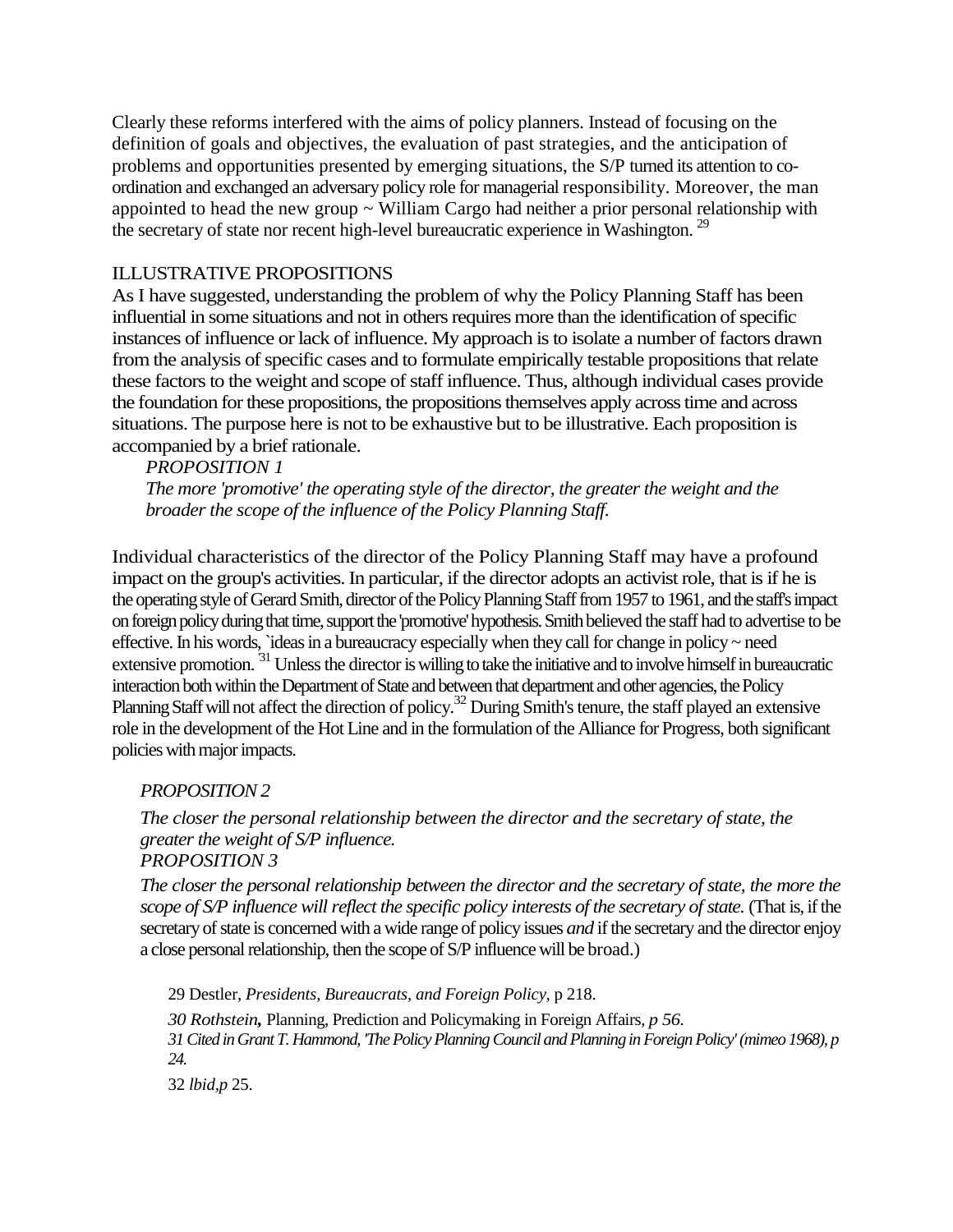The relationship between the director of the Policy Planning Staff and the secretary of state probably is cited more frequently than any other influence on the operation of the staff.<sup>33</sup> If the secretary takes the director seriously, then he is likely to be persuaded by staff arguments; consequently, other bureaucratic actors (including the president) are likely to take the staff seriously. A close working relationship between the two men, then, almost guarantees that the staff will participate frequently in policy debates that carry potential significance.

The linkage between personal relationship and scope of s/P influence is less direct. Because of this close relationship, the staff is likely to consider those problems that interest the secretary of state. If he is concerned with a wide range of issues, then the scope of staff influence will also be broad. If only a few issues occupy the secretary's agenda, then only these issues are likely to be on the staff's agenda.

Henry Kissinger's move to the Department of State in 1973 and his appointment of Winston Lord as director of the Policy Planning Staff support these propositions. During Lord's tenure the status, activity, and impact of the staff increased measurably, due in no small part to the longstanding close personal relationship between Lord and Kissinger. (Lord had accompanied Kissinger on the early, secret trips to Peking and served as an aide on the staff of the National Security Council.) Because of Kissinger's major interest in politico-military issues, S/P members tended to concentrate their efforts initially in those areas. This drift toward a narrow substantive scope was countered to some extent by Lord's insistence that at least half of the staff concentrate on economic problems. Quite clearly this shift illustrates the interaction of organizational- bureaucratic factors and individual characteristics. In this instance, Lord's conviction that economic problems would occupy an increasingly significant place on America's foreign-policy agenda, in combination with Kissinger's newfound interest in economic issues following the 1973 oil crisis, enabled the Policy Planning Staff to broaden the scope of its influence.

### *PROPOSITION 4*

*When policy-makers are faced with a crisis situation, the scope of S/P influence narrows. PROPOSITION 5*

*When policy-makers are faced with a crisis situation, the weight of S/P influence depends upon its bureaucratic relationship to the secretary of state. The closer the personal relationship between the staff and the secretary, the greater the weight of staff influence in a crisis.*

Situational variables operate as indirect, albeit significant, influences on the operation of policy planning groups. When decision- makers perceive crisis situations as occasions for decision, they tend to make adjustments in routine organizational processes. For example, decisions tend to be made by fewer and higher level bureaucratic participants, and ad hoc decisional units tend to replace formal organizational structures." Under these conditions the Policy Planning Staff, if it participates to any degree, will focus on the issue at hand. Given the nature of crisis situations (that is, circumstances that represent threats to major goals or objectives), the scope of staff participation is likely to be constrained.

33 For example, see: Kennan, *Memoirs;* Madar, 'Planners, Influence, and Bureaucracy'; and Donald P. Warwick, *A Theory of Public Bureaucracy: Politics, Personality, and Organization in the State Department* (Cambridge 1975).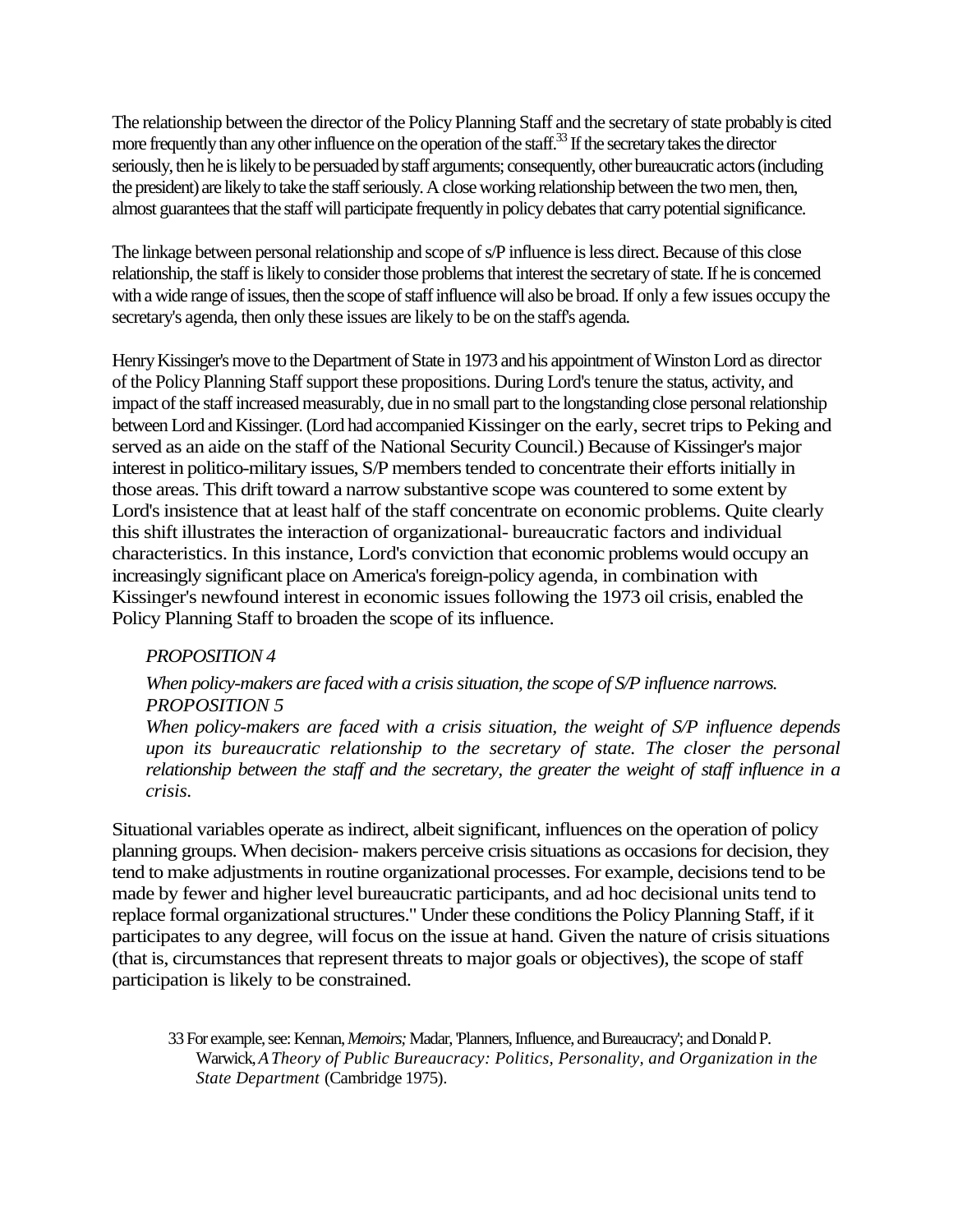The extent to which the Policy Planning Staff participates in the decision-making process during a crisis (the weight of its influence) varies with the relationship between the staff and the secretary of state (see PROPOSITION 2). If the staff is tied closely to the secretary, then it will assume an active role in the policy-making process. This follows from the impact of crisis on organizational structures. Because the formal decision-making process is constrained under these circumstances, the staff will participate if it has developed an ad hoc independent reputation. Clearly the relationship between the director and the secretary of state is an intervening variable. If the two men have a close personal relationship, then the staff is likely to participate in crisis decision- making and, further, is likely to have an impact on the direction of foreign policy.

The often cited role of the Kennan-led Policy Planning Staff in the creation of the Marshall Plan illustrates these propositions. The situation in Western Europe immediately following the end of World War II presented American policy-makers with what was perceived as an unambiguous threat. The ad hoc nature of the staff at that time almost guaranteed its impact. In fact, as we have stated, the Policy Planning Staff was created with the explicit purpose of formulating a response to that threat. Because of the close personal relationship between Kennan and Marshall, the staff's impact was direct and immediate. In this situation, perhaps one of the best examples of s/P influence in the postwar period, policy planners participated extensively and had a profound impact on the direction of American foreign policy.<sup>35</sup>

#### *PROPOSITION 6*

*If a specific issue does not fall within the jurisdiction of a single regional or functional bureau in the Department of State, then the weight of S/P influence increases.*

The nature of the issue facing decision-makers, just as the nature of the situation, affects the extent of the Policy Planning Staff's influence on foreign policy. If the issue is inter-office or interdepartmental, then it probably cannot be resolved without being `kicked upstairs' because interoffice or interdepartmental issues involve increasing numbers of bureaucratic actors with multiple perspectives on the problem.<sup>36</sup> The lateral bargaining that results provides opportunities for bureaucratic actors outside of the usual line of command to influence policy. Particularly if the Policy Planning Staff has the confidence of the secretary, it can assume an active role in the policy process on these kinds of issues.

A prime example was the Policy Planning Staff's role in the creation of the Development Loan Fund. Under the direction of Robert Bowie, the staff 'worked not as a group of detached men limiting their activity to broad analyses but as an in-house lobby maneuvering its ideas through the bureaucracy.<sup>37</sup> Most notable were the efforts of Henry Owen and Philip Trezise, who 'engaged in promotional activities to get the proposal into the hands of people who could influence Dulles' calculations, and preventive activities to keep the proposal out of the hands of opponents.'<sup>38</sup>Their success was due in part to the unique character of the Development Loan Fund issue: it did not fall within the operational responsibilities of any single office. $39$ 

34 The relationship between transitory qualities of the situation confronting decision-makers and the bureaucratic process has been documented in Charles F. Hermann, *Crises in Foreign Policy* (Indianapolis t96g) and Linda P. Brady, 'The Situation and Foreign Policy,' in Maurice A. East, Stephen A. Salmore, and Charles F. Hermann, eds, *Why Nations Act*  (Beverly Hills 1977).

35 See Janis, *Victims of Groupthink,* pp167-81. 36 Destler, *Presidents, Bureaucrats, and Foreign Policy,* pp 60-1. 37 *Ibid,* p 225. In addition, see Halperin, *Bureaucratic Politics and Foreign Policy,*100. 38 Russell Edgerton, 'Sub-Cabinet Politics and Policy Commitment: The Birth of the Development Loan Fund' (Syracuse 197o), p 160. 39 *Ibid,* p 171.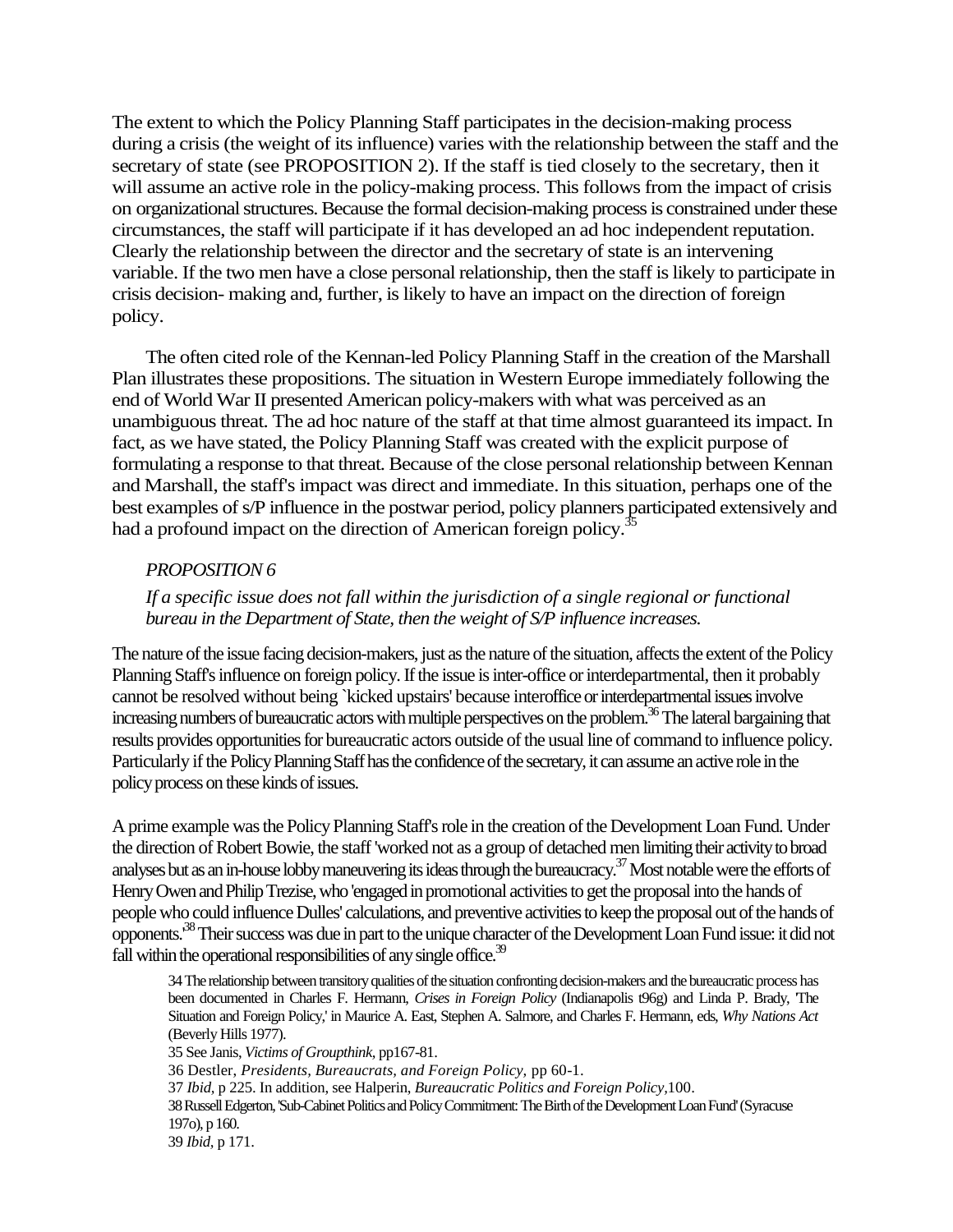#### **CONCLUSIONS**

This study has sought to address the problem of planning for foreign policy in a more systematic manner than has been done in the past. Rather than focus on specific cases of planning influence or lack of influence, I have identified some causes of success or failure which apply across time and across cases ~ such as the operating style of the director of the Policy Planning Staff, the relationship between the director and the secretary of state, the nature of the situation confronting decision-makers, and the characteristics of the issue under consideration. Although each factor has an independent effect on planning staff influence, two or more factors (such as individual characteristics and organizational arrangements) often interact to produce distinctive planning processes.

The framework presented here represents a marked departure from previous approaches in that it focuses on the planner as a bureaucratic actor. To explain planner influence or lack of influence, one must understand the `bureaucratics' of the problem; it is not sufficient to view planners as thinkers. To focus on the planner as bureaucratic actor is not to insist on operational involvement in the policy process, but to demand engagement. That is, if he is to be influential the planner must engage in the bureaucratic struggles necessary to gain and maintain access to information and high-level decision-makers. In the absence of this engaged perspective, the planner performs a sterile intellectual exercise.

One of the dangers of engagement, of course, is the risk of overinvolvement, to the detriment of a long-term perspective on foreign policy and to the corruption of an adversary role. At the same time, the risks of engagement must be compared with the consequences of noninvolvement in the policy process. If planners want to influence foreign policy, then they must be willing to take the risks associated with engagement. What this means is that planners will often cross the line between planning and operational responsibilities. This is to be expected. The assumption of operational responsibilities poses a major threat to planning only when those responsibilities are assumed on a day-to-day basis and as a matter of course, rather than in unusual circumstances.

But we began with broader questions as well. How can one apply these insights (based on an analysis of the Policy Planning Staff in the Department of State) to non-s/p planning groups? Do the propositions developed here explain the success or failure of planning groups in other United States government agencies? It is probably too early to give definite answers to these questions. But there are some indications that planning groups in other agencies operate in a manner similar to s/P. The group that comes closest to s/P in responsibilities and in bureaucratic position is the planning staff in the Office of the Assistant Secretary of Defense for International Security Affairs." What distinguishes this group from the State planning staff is 'the knowledge of how to make planning effective.<sup>41</sup>The bureaucratic skills required to make planning effective are the same for both staffs. But the Defense planning group, in contrast to s/P, has successfully mobilized those skills.<sup>42</sup>

What is the relevance of this framework to the planning process in other nations? How does one assess its potential for the comparative analysis of foreign-policy planning? To be sure, the

<sup>40</sup> Yarmolinsky, 'Bureaucratic Structures and Political Outcomes.'

<sup>41</sup> Halperin, *Bureaucratic Politics and Foreign Policy,* p 228.

<sup>42</sup> Yarmolinsky, 'Bureaucratic Structures and Political Outcomes,' p 232.